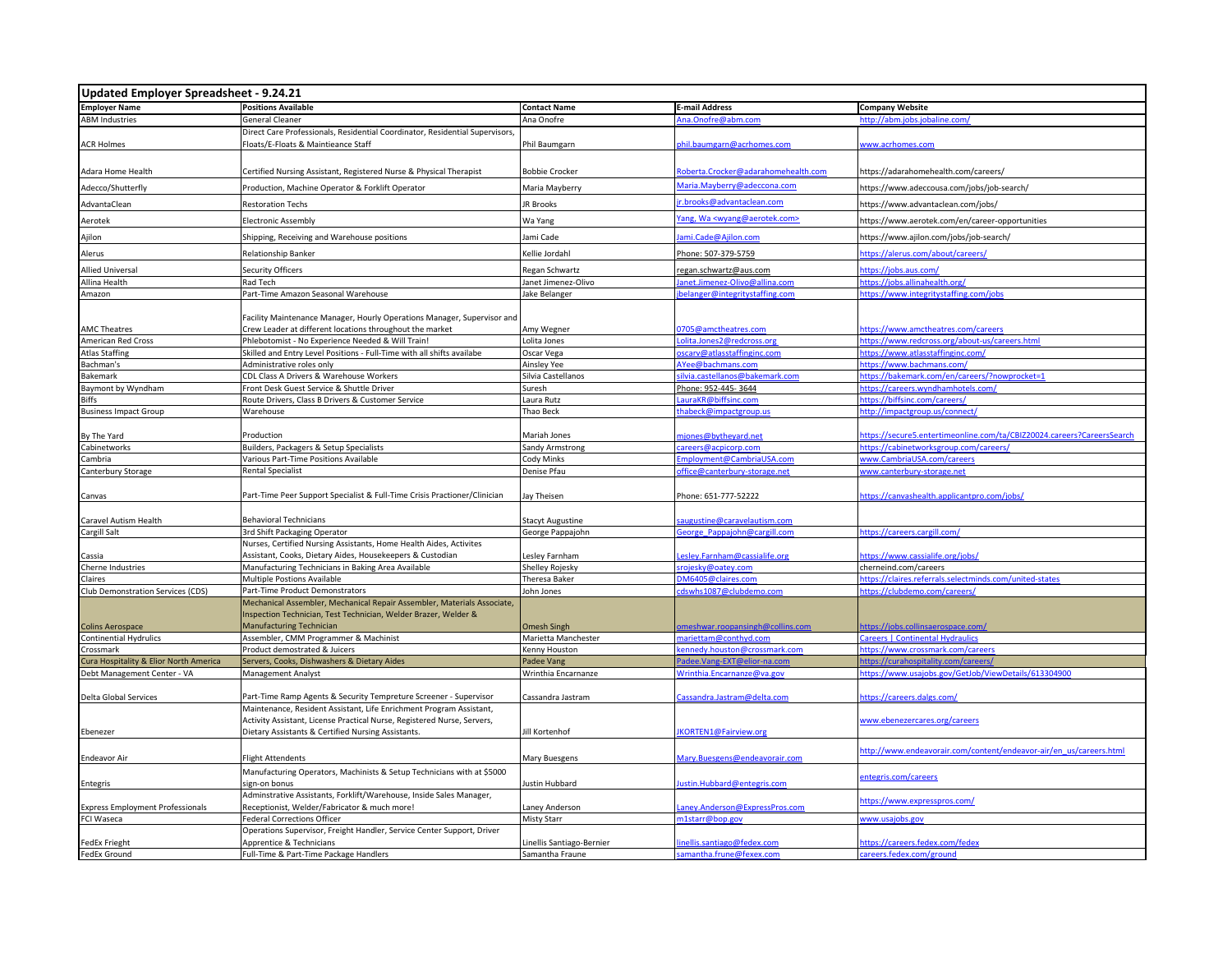| <b>First Student</b>                   | <b>Bus Drivers</b>                                                                                                            | Craig Hutchinson            | Craig.Hutchinson@firstgroup.com                                                   | www.firstgroupcareers.com                                                 |
|----------------------------------------|-------------------------------------------------------------------------------------------------------------------------------|-----------------------------|-----------------------------------------------------------------------------------|---------------------------------------------------------------------------|
| Florida Blue                           | Remote Member Care Specialist                                                                                                 | Patricia Knott              | nailer@enotify.circaworks.com                                                     | https://careers.guidewell.com/us/en                                       |
|                                        |                                                                                                                               |                             |                                                                                   |                                                                           |
|                                        |                                                                                                                               |                             |                                                                                   |                                                                           |
|                                        |                                                                                                                               |                             |                                                                                   | Would you like to work at Frattallone's Ace Hardware   Frattallone's Ace  |
| Frattalone's Ace Hardware              | Sales Associates                                                                                                              | Kathy Wiggin                | or@frattallones.com                                                               | Hardware Stores and Garden Centers (frattallones.com)                     |
|                                        |                                                                                                                               |                             |                                                                                   |                                                                           |
| Freedom Medical                        | <b>Delivery Service Representatives</b>                                                                                       | Andrew Doyen                | doyen@freedommedical.com                                                          | http://www.freedommedical.com/careers/                                    |
|                                        |                                                                                                                               |                             |                                                                                   |                                                                           |
|                                        |                                                                                                                               |                             |                                                                                   |                                                                           |
| Frito Lay                              | Route Sales Representative & Merchandisers                                                                                    | Andrea Couture              | Andrea.Couture@pepsico.com                                                        | FritoLayEmpoyment.com                                                     |
| GAT Airline Ground Support (Contracted |                                                                                                                               |                             | angela.frazier@gatags.com                                                         |                                                                           |
| with Alaska Airlines)                  | Ramp Agents                                                                                                                   | Angela Frazier              |                                                                                   | http://www.gatags.com/careers/                                            |
|                                        |                                                                                                                               |                             |                                                                                   |                                                                           |
| <b>General Mills</b>                   | Prodiuction                                                                                                                   | Megan Herman                | negan.herman@genmills.com                                                         | https://careers.generalmills.com/careers/                                 |
| Goodwill                               | Part-Time & Full-Time Positions                                                                                               | Dayna O'Brien               | obrien@gesmn.org                                                                  | gesmn.org/careers                                                         |
| Guild                                  | Overnight Staff & Cook/Household Coordinator                                                                                  | General line: 952-450-2220  |                                                                                   | https://guildservices.org/                                                |
|                                        |                                                                                                                               |                             |                                                                                   |                                                                           |
| Harbor Freight Tools                   | Full-Time Stocking Supervisor, Part-Time Sales & Stocking Associates                                                          | Same Brusen                 | ogmgr794@harborfreight.com                                                        | <b>IFJobs.com</b>                                                         |
|                                        | Front Desk Check, Medical Assistants, Licensed Practical Nurses &                                                             |                             |                                                                                   |                                                                           |
| <b>Health Partners</b>                 | <b>Registered Nurses</b>                                                                                                      | Renae Krivitz               | Renae.L.Krivitz@HealthPartners.Com                                                | https://www.healthpartners.com/hp/careers/                                |
|                                        |                                                                                                                               |                             |                                                                                   |                                                                           |
| <b>Heartland Tire Service</b>          | General Service Techs & B Techs                                                                                               | Rick Holman                 | holman@heartlandtireservice.com                                                   | https://heartlandtireservice.com/                                         |
|                                        | Homemaking & Personal Care Assistants                                                                                         |                             |                                                                                   |                                                                           |
| leart To Hands Home Care               | General Labor I, General Labor II, Sanitor Utility/Porter, Group Leader                                                       | Julie Thompson              | eart2handshomecare@gmail.com                                                      | http://www.heart2handshc.com/Employee.html                                |
| <b>Hearthside Foods</b>                | Warehouse, Material Handler & more!                                                                                           | Ginger Murray               | zmurray@hearthsidefoods.com                                                       | https://www.hearthsidefoods.com/careersjobs/                              |
|                                        |                                                                                                                               |                             |                                                                                   |                                                                           |
|                                        |                                                                                                                               | Jessica Carter              | essica Carter <jessica.carter@hirequestllc.com></jessica.carter@hirequestllc.com> | https://www.hirequest.com/open-positions                                  |
| Hirequest Direct                       | Janitor, Material Handler, Warehouse Worker, Janitor & General Labor<br>Various Part-Time & Full-Time Opportunities available | <b>Todd Long</b>            |                                                                                   | https://www.hy-vee.com/careers/#/search                                   |
| Hy-Vee                                 |                                                                                                                               |                             | TLong@hy-vee.com                                                                  |                                                                           |
| <b>Imagine Print Solutions</b>         | Experienced Press Feeders/Operators, Flexo Operators and Industrial                                                           |                             |                                                                                   | ittps://www.theimaginegroup.com                                           |
|                                        | Sewers needed!                                                                                                                | <b>Esther Adams</b>         | .eadams@theimaginegroup.com                                                       |                                                                           |
|                                        | Full-Time & Part-Time Crew Members, Shift Leads & Assistant Managers                                                          |                             |                                                                                   |                                                                           |
| Jersey Mike's                          |                                                                                                                               | Jami Stufflebeam            | nsubssavage@yahoo.com                                                             | http://www.nowhiring.com/stuffys-subs-savage                              |
|                                        | CNC Machinist, Mechanical Assembly, Electronic Assembly, Packager, Order                                                      |                             |                                                                                   |                                                                           |
| <b>KEB America</b>                     | Picker & Technical Buyer                                                                                                      | Sophia Johnson              | ophia.Johnson@kebamerica.com                                                      | https://www.kebamerica.com/careers/                                       |
|                                        | General Printing Labor, Forklift Operator, Printing Machine Operator &                                                        |                             |                                                                                   |                                                                           |
| Kelly Services                         | Perfect Bindery Operator                                                                                                      | Ana Huerta                  | Ana Huerta <anah210@kellyservices.com></anah210@kellyservices.com>                | https://www.kellyservices.com/global/find-job/                            |
| Keurig                                 | Machinist & More!                                                                                                             | Tina Horton                 | ina.horton@kdrp.com                                                               | https://careers.keurigdrpepper.com/                                       |
| Legendary Baking                       | Production Workers 3rd Shift                                                                                                  | Beth Bush                   | eth.bush@legendarybaking.com                                                      | https://legendarybaking.jobs/                                             |
|                                        |                                                                                                                               |                             |                                                                                   |                                                                           |
|                                        |                                                                                                                               |                             |                                                                                   | https://milestone.wd1.myworkdayjobs.com/en-                               |
| Legrand AV                             | Seasonal Warehouse Associates                                                                                                 | Amanda Benoit               | Amanda BENOIT <amanda.benoit@legrand.com></amanda.benoit@legrand.com>             | US/Milestone External/job/Summer-Manufacturing-Associate R01820           |
|                                        | Resident Support, Direct Support Professionals, Assistant Program                                                             |                             |                                                                                   |                                                                           |
| Living Well                            | Managers and Program Managers                                                                                                 | Davi Prashad                | bs@livingwell.org                                                                 | https://livingwell.org/employment/                                        |
| Lowe's                                 | Manager, Food Batcher, Packaging Line Worker, Production Lead & More!                                                         | <b>Tio Persing</b>          | io.d.persing@lowes.com                                                            | https://jobs.lowes.com/                                                   |
| <b>LSC Communications</b>              | Forklift Operators & Bindary Material Handlers                                                                                | Michael Prezel              | nichael.pretzel@lsccom.com                                                        | https://www.lsccom.com/careers/                                           |
|                                        | Account Manager, Admin Project & Event Coordinator, IT Business Analyst,                                                      |                             |                                                                                   |                                                                           |
|                                        | IT Systems Developer, Senior Finance Analyst, Shipping Coordinator,                                                           | Natassja Goettsch           |                                                                                   |                                                                           |
| LubeTech                               | Operations Supervisor & More!                                                                                                 |                             | natassjagoe@lubetech.com                                                          | https://www.lubetech.com/who-we-are/join-our-team/                        |
|                                        | Activities Assistant, Direct Support Professional, Housekeeping, Nurse &                                                      |                             |                                                                                   |                                                                           |
| utheran Home Association               | <b>Trained Medical Aide</b>                                                                                                   | Kayla Jones                 | ones, Kayla < kcjones@tlha.org>                                                   | ww.tlha.org                                                               |
| yman Companies                         | Class A CDL Driver, Forklift Driver & Lumber Yard Associate                                                                   | Kendia Mutcherson           | endia.mutcherson@uslbm.com                                                        | https://www.lymanlumber.com/careers.asp                                   |
| Marsden                                | Cleaners                                                                                                                      | Gina Ranney                 | granney@marsden.com                                                               | https://www.marsden.com/now-hiring-join-the-team/                         |
| Mcdonald's                             | Various positions available                                                                                                   | Ha Huynh                    | a.huynh@us.stores.mcd.com                                                         | https://careers.mcdonalds.com/main/jobs                                   |
|                                        |                                                                                                                               |                             |                                                                                   |                                                                           |
| MDOT                                   | Entry Level Roadside/Roadway Maintenance Worker                                                                               | Lena Garcia                 | ena.garcia@state.mn.us                                                            | http://www.dot.state.mn.us/careers/index.html                             |
|                                        | Warehouse Associate, Front Counter Customer Service Rep & Broadband                                                           |                             |                                                                                   |                                                                           |
| Mediacom                               | Technicians                                                                                                                   | <b>Barb Baedke Staebell</b> | baedke@mediacomcc.com                                                             | https://mediacomcable.com/careers/                                        |
|                                        |                                                                                                                               |                             |                                                                                   |                                                                           |
| Metropolitian Transportation Network   | <b>School Bus Drivers</b>                                                                                                     | Zeyini Guye                 | eyini Guye <zguye@metrotn.com></zguye@metrotn.com>                                | Careers   Metropolitan Transportation Network   Twin Cities (metrotn.com) |
| Michael Foods                          | Maintenance Mechanics                                                                                                         | Amy Mayberry                | my.mayberry@michaelfoods.com                                                      | https://michaelfoods.com/careers                                          |
|                                        | Forklift, Warehouse, Picking/Packing, Assembly, Packaging & More at \$16                                                      |                             | Call at #952-445-1700 or e-mail at                                                |                                                                           |
| <b>Midwest Staffing</b>                | \$20 an hour                                                                                                                  | <b>Heather Lange</b>        | shakopee@midweststaffing.com                                                      | https://midweststaffing.com/for-job-seekers/                              |
|                                        | Landscape Crew, Crew Supervisor, Crew Leader, Landscape                                                                       |                             |                                                                                   |                                                                           |
|                                        | Architech/Designer, Interior Designer & Assistant Designer/Project                                                            |                             |                                                                                   |                                                                           |
| Mom's Design Build                     | Coordinator                                                                                                                   | <b>Stafanie Spears</b>      | nfo@momsdesignbuild.com                                                           | https://www.indeed.com/cmp/Mom's-Design-Build/about                       |
| MNIT                                   | Various IT positions available                                                                                                | David Berthiaume            | david.berthiaume@state.mn.us                                                      | httns://mn.gov/mnit/ahout.mnit/                                           |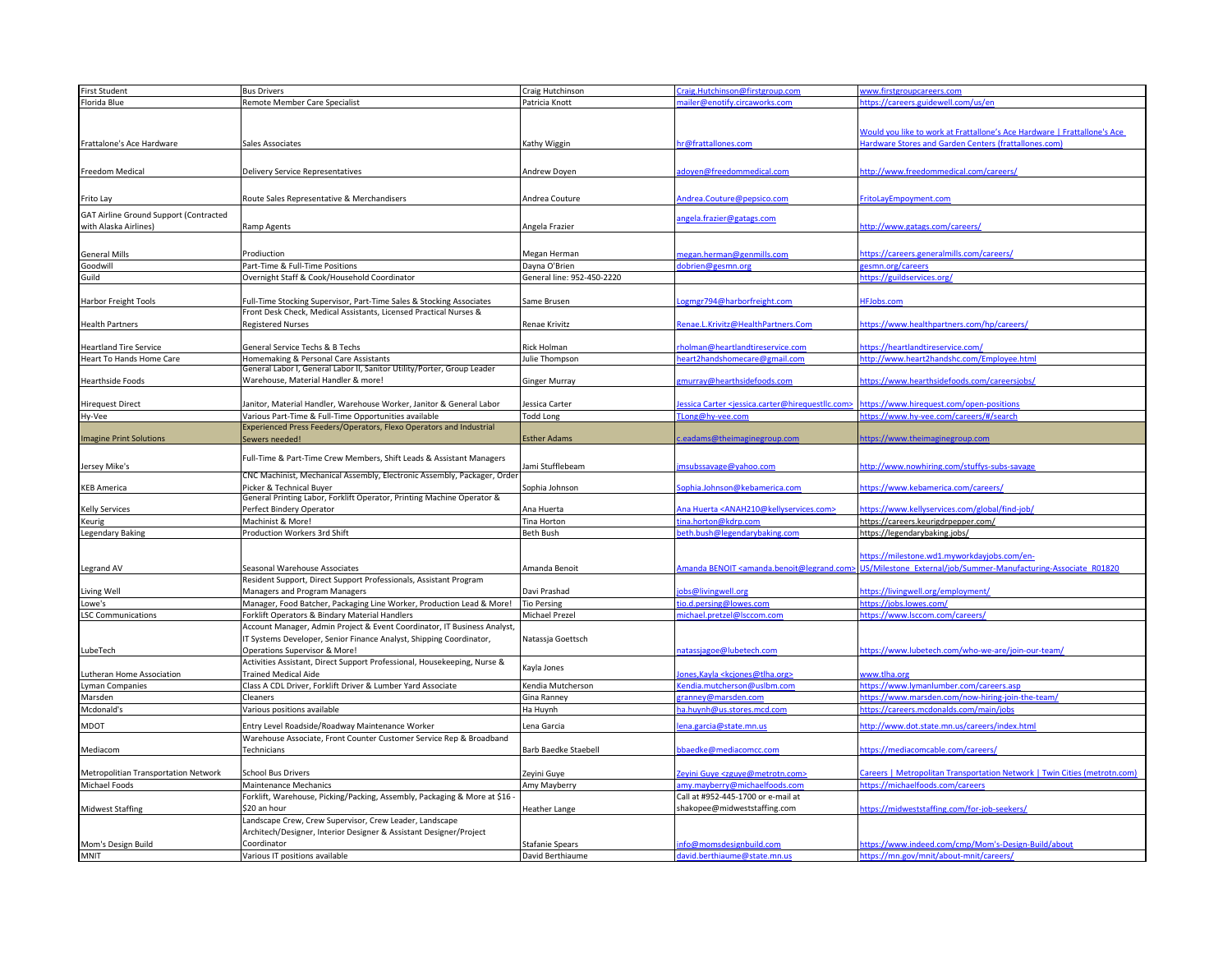|                                                        | Nursing Assistant in Training, Certified Nursing Assistant & Licensed                                     |                        |                                                                                                        |                                                                                       |
|--------------------------------------------------------|-----------------------------------------------------------------------------------------------------------|------------------------|--------------------------------------------------------------------------------------------------------|---------------------------------------------------------------------------------------|
| Monarch Healthcare Management                          | <b>Practical Nurse</b>                                                                                    | Ladean Thach           | Thach@Monarchmn.com                                                                                    | https://monarchmn.com/                                                                |
| My Brother's Keeper                                    | <b>Direct Support Professionals</b>                                                                       | TJ Schultz             | TSchulz@136mbk.com                                                                                     | http://www.mybrotherskeepers.org/Career-Opportunities.html                            |
|                                                        | Hotel Room Attendant, Housekeeping Supervisor, Facility Custodian,                                        |                        |                                                                                                        |                                                                                       |
| Mystic Lake Casino & Hotel                             | Cashiers, Floor Cooks and more!                                                                           | Jill Langevin          | ill.Langevin@mysticlake.com                                                                            | https://mysticlake.com/careers                                                        |
|                                                        | nstallers without experience \$15 - \$20 an hour and with experience \$20 .                               |                        |                                                                                                        |                                                                                       |
| NetWave Broadband                                      | \$25 and hour. We will train.                                                                             | Chelsea Valleau        | HR@NetWaveBroadband.net                                                                                | https://www.netwavebroadband.net/index.html                                           |
|                                                        |                                                                                                           |                        |                                                                                                        |                                                                                       |
| Nieman Roofing Company                                 | <b>Commerical Flat Roofers</b>                                                                            | Denise                 | iemanroofing@yahoo.com                                                                                 | <b>No website available</b>                                                           |
| New Perspective Senior Living                          | Registered Nurse, Culiary Aide & Culinary Cook                                                            | Sheri Scheidt          | scheidt@npseniorliving.com                                                                             | https://newperspectivecareers.com/                                                    |
| On Day at a Time                                       | ndependent Living Skills Coach                                                                            | Dianna Windish         | dwindish@odaatinc.org                                                                                  | ttps://odaatinc.org/                                                                  |
| <b>Patriot Window Cleaning</b>                         | Window Cleaners                                                                                           | Derek Davis            | atriotwindows19@gmail.com                                                                              | https://www.patriotwindowcleaningllc.com/                                             |
|                                                        |                                                                                                           |                        |                                                                                                        |                                                                                       |
| Pepsi                                                  | Warehouse Loaders<br>Commericial Tire Technician, Warehouse Associate, Delivery Route Driver,             | Trisha Bellgowan       | Trisha.Bellgowan1@pepsico.com                                                                          | https://www.pepsicojobs.com/main/<br>https://us60.d<br>itePortal/en-                  |
| Pomp's Tire Service                                    | Retread Labor & CDL Driver                                                                                | Dianne Xiong           | dianne.xiong@pompstire.com                                                                             | US/pompstire?s=Minnesota&c=Savage                                                     |
| <b>Positive Connections</b>                            | School Bus Drivers                                                                                        | Dave Johnson           | ohnson.dave57@gmail.com                                                                                | https://sticareers.com/                                                               |
|                                                        |                                                                                                           |                        |                                                                                                        |                                                                                       |
| Presbyterian Holmes of Services - McKenna<br>Crossings | Full-Time Housekeepers, Culinary & Direct Care Positions                                                  | Angie Nyamburi         | anyamburi@preshomes.org                                                                                | https://www.preshomes.org/careers                                                     |
|                                                        |                                                                                                           |                        |                                                                                                        |                                                                                       |
| Principle Service Solutions, Inc.                      | Maintance Technician                                                                                      | Elpi Constantinou      | constantinou@psstechnical.com                                                                          | https://psstechnical.com                                                              |
|                                                        |                                                                                                           |                        |                                                                                                        |                                                                                       |
| Pro Staff                                              | Remote Work - Technical Customer Service Support                                                          | Kathy Pesta            | Phone: 320.763.9677                                                                                    | https://employeeworkplace.com/jobs/prostaff/                                          |
| Ranstad USA                                            | Data Entry & File Review                                                                                  | <b>Melanie Rowe</b>    | nelanie.rowe@randstadusa.com                                                                           | www.randstadusa.com                                                                   |
|                                                        | Direct Hire, Excellent Benefits and Advancement Opportunities and pay up                                  |                        |                                                                                                        | www.resound.com/careers                                                               |
| ReSound GN                                             | to \$18 an hour                                                                                           | Ha Huynh               | ahuynh@gnhearing.com                                                                                   |                                                                                       |
| SanMar                                                 | Shipping Clerk & Shipping Invoicing                                                                       | Kelly Lovik            | ellylovik@sanmar.com                                                                                   | https://www.sanmar.com/aboutus/careers                                                |
| Schwans                                                | Route Sales Representative & Warehouse Associate                                                          | Katie Dorn             | atie.Dorn@cygnusdelivers.com                                                                           | https://www.schwans.com/jobs                                                          |
| Silgan Containers Manufacturing                        |                                                                                                           |                        |                                                                                                        |                                                                                       |
| Cooperation                                            | Forklift Operators, Line Mechanics and Sorting                                                            | Kelli Mackley          | <meckley@silgancontainers.com< td=""><td>www.silgancontainers.com</td></meckley@silgancontainers.com<> | www.silgancontainers.com                                                              |
|                                                        |                                                                                                           |                        |                                                                                                        |                                                                                       |
| S.M. Hentges & Sons, Inc.                              | <b>Construction Laborers</b>                                                                              | Donna Kooiman          | OfficeManager@smhentges.com                                                                            | http://www.smhentges.com/careers.html                                                 |
|                                                        |                                                                                                           |                        |                                                                                                        |                                                                                       |
| Smith Shafer & Associates                              | <b>Executive Administrative Assistant</b>                                                                 | Jenny Wachtel          | .wachtel@smithschafer.com                                                                              | https://www.smithschafer.com/careers                                                  |
| <b>SMX Staffing</b>                                    | Summer Openings Production Team Associate, Warehouse Material<br>Handler and Operator                     | <b>Benjamin Elliot</b> | elliott@staffmanagement.com                                                                            | apply.smjobs.com                                                                      |
| Speedway                                               | Part-Time & Full-Time Cashiers & Managers                                                                 | Samantha DeVries       | SDeVries@Speedway.com                                                                                  | https://speedway.itsmycareer.com/                                                     |
|                                                        | Maintance Technician, Leasing Consultant, Property Management &                                           |                        |                                                                                                        |                                                                                       |
| <b>Steven Scott</b>                                    | Accountant                                                                                                | Shelby Henderson       | shenderson@steven-scott.com                                                                            | https://www.steven-scott.com/careers/                                                 |
|                                                        | Certified Nursing Assistan, Resident Assistant, Housekeeping, Registered                                  |                        |                                                                                                        |                                                                                       |
| St. Gertrude                                           | Nurse & Licensed Practical Nurse<br>Closing Team Leader, Food Service Leader, GM & Food & Seasonal Target | Haley Hjort            | Haley.Hjort@bhshealth.org                                                                              | http://www.stgertrudesshakopee.org/                                                   |
| Target                                                 | <b>Security Specialist</b>                                                                                | Kara Kohns             | Phone: 952-445-5332                                                                                    | https://jobs.target.com/                                                              |
| <b>Teachers on Call</b>                                | Teachers, Teachers Assistants & Teacher Aides                                                             | Neil Shah              | leil Shah <neil.shah@teachersoncall.com></neil.shah@teachersoncall.com>                                | https://www.teachersoncall.com/                                                       |
| TEKsystems                                             | Help Desk Analyst                                                                                         | Taylor Dixon           | lixon, Taylor <taugusti@teksystems.com></taugusti@teksystems.com>                                      | https://www.teksystems.com/en/careers                                                 |
| The Minnesota Department of Corrections                |                                                                                                           |                        |                                                                                                        |                                                                                       |
| (DOC)                                                  | Correction Officier Trainee & School Psychologist                                                         | Thuy Tran              | pply on website                                                                                        | ww.mn.gov/careers                                                                     |
| <b>Thomas Allen</b>                                    | Direct Support Professionals & Lead Direct Support Professional                                           | <b>Ashley Walker</b>   | shley.walker@thomasalleninc.com                                                                        | https://www.thomasalleninc.com/careers.php                                            |
| <b>TSA</b>                                             | Full-Time & Part-Time Transporation Security Officers                                                     | Eric Pickmosa          | Eric.Pickmosa@mailserver-hraccess.tsa.dhs.gov                                                          | https://www.usajobs.gov/Search/Results?l=Hennepin%20County%2C%20Mi<br>esota&k=tso&p=1 |
| United Health Group                                    | Provider Customer Service & Senior Customer Service                                                       | Erika Richoz           | rika richoz@uhg.com                                                                                    | https://careers.unitedhealthgroup.com                                                 |
|                                                        | Assistant Rural Carrier, City Carrier Assistant, Mail Processing Clerk, Rural                             |                        |                                                                                                        |                                                                                       |
|                                                        | Carrier Associate, Sales/Svc/Distribution Associate, Automovtive Technician                               |                        |                                                                                                        |                                                                                       |
| United States Postal Service                           | & Tractor Trailer Operator                                                                                | Nicole Hill            | licole.M.Hill@usps.gov                                                                                 | WWW.USPS.COM/CAREERS                                                                  |
| <b>UPS</b>                                             | Part-Time Package Handlers                                                                                | Jamie Campbell         | imiecampbell@ups.com                                                                                   | https://www.jobs-ups.com/location                                                     |
|                                                        |                                                                                                           |                        |                                                                                                        |                                                                                       |
|                                                        | VP Legal, CFO, Sr. Legal Assistant, Buyer, Porject Management, Sales Inside                               |                        |                                                                                                        |                                                                                       |
| Upsher-Smith                                           | & Regional & various admin & manufacturing positions                                                      | Angel Blomquist        | angle.blomquist@upsher-smith.com                                                                       | https://www.upsher-smith.com/careers/                                                 |